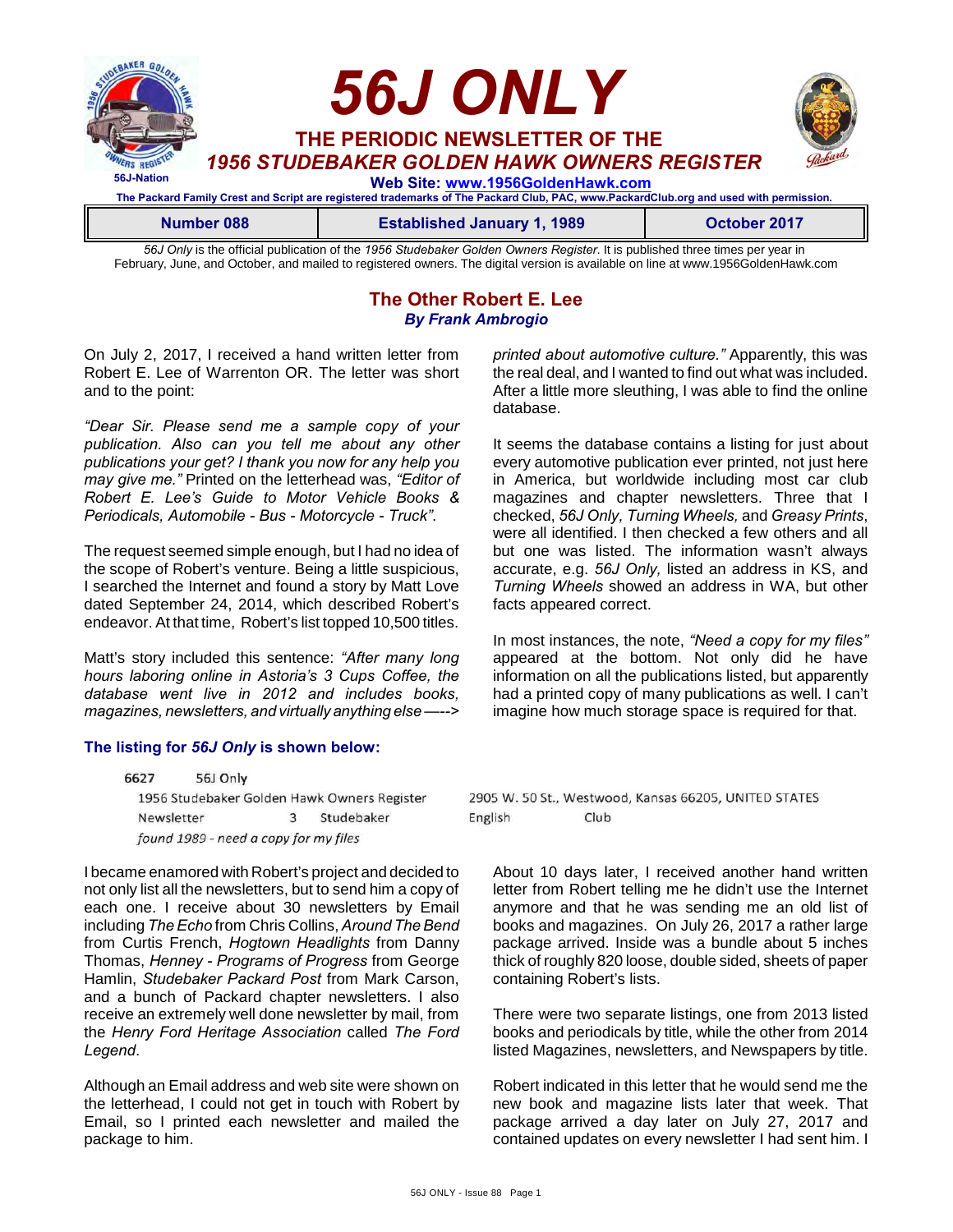was impressed, and told him so in another letter I wrote to him, and included 9 more newsletters.

Robert's list included names of people who had been most helpful in his effort. Two that caught my eye were Dwight Heinmuller and Stuart R. Blond. I've never met either of them, but have some association with them.



I exchange newsletters with Stuart who edits the *Victorian Voice* of the Packards East Region. Dwight was instrumental in getting the 1956 Golden Hawk oil filter decal reproduced when the late John Brichetto and I had been working on this for a year or so and finally got it done in 1986. This same decal is used on the 1956 Packard Executive with the 352" Packard V8.

I later spoke with Robert by phone. When I asked about his storage facilities, he told me he lived in an apartment. In the middle of one room, he had two recliners and a TV, with the remainder of the space filled with automotive literature.

I just can't impress upon you, the enormity of this project. I just think Robert E. Lee deserves a copy of every Studebaker and Packard newsletter. If you are a chapter editor, I hope you will give Robert a hand with his project and send a printed copy of your newsletter, in color if possible, to:

#### **Robert E. Lee, 235 SW Alder Av #6, Warrenton OR 97146-9616**

Robert is aware that at some point, he won't be able to continue the project. When that happens, he plans to donate his collection of automotive-themed books and car models to a California auto museum. I hope that museum will have enough room!

## **From Robert E. Lee**

I think this is now the largest list of books and magazines in the world on Motor Vehicles. I think I may be the only person trying to find and document every Book and Magazine on Motor Vehicles. This is a 60+ year trip for me all over the world. Some people have called this an obsession, I call it my passion. This has been a hobby for me since I was about 10 years old.

I don't work on it everyday. I don't do this for money. I don't have any financial help. I have no books or magazines for sale or trade. I offer this list for FREE as long as you get it from my website. I do depend on other Book and Magazine collectors for information on titles I don't have.



Do you know of a Book, Magazine, Newsletter or Newspaper not on my list?? Is my information up to date?? If not, can you help bring it up to date?? I depend on WORD-OF MOUTH advertising so please tell your friends and anyone else that you think would have an interest in collecting books and magazines on motor vehicles.

All I am collecting now is any issue of a title. If you are the first to send me a copy of a magazine I don't have I will thank you with a mention under the title. Because of two strokes and a back injury from falling down the stairs this is about all I can do now. It also keeps me from chasing fast women which I can't catch anymore. I want to thank the three ladies who have kept me alive Allison Mattila, Lydia Warner, & Barbara McNaughtom, my health care providers.

I started publishing this list because Steve Kuk and I each had a list of magazines and we combined them. We both wondered when a magazine started, how often it was printed and when it died. I started printing this magazine list around 1980 with 883 titles by 1985 it had just over 1700 titles now it has over 10,500+ titles. I also have over 11.000+ book titles listed. I am looking for Automobile, Bus, Motorcycles & Truck Book, Magazine, Newsletter & Newspaper titles and addresses.

I want this list to be the most comprehensive in the world. I can only do this with the help of others. Can you tell your readers about my effort?? Niels Jorgensen has sent me by far the most magazine titles and Gary Fisk has sent me the most magazines.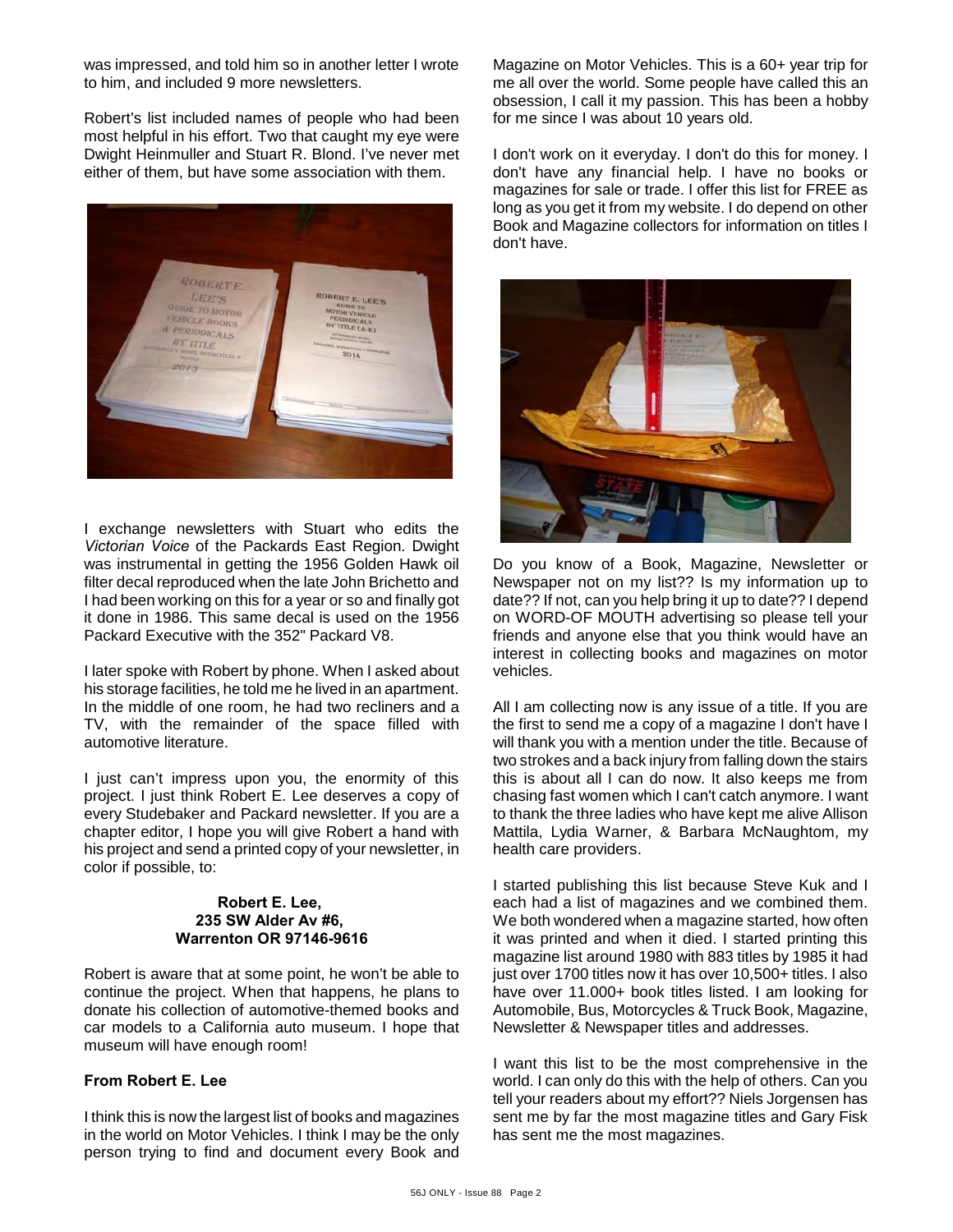# **Picture of my Golden Hawk in November, 1956** *From Curtis French*

I was looking at my production order today. Destination was shown as "Atlanta." When I've looked at it before, I assumed that it was shipped to a Studebaker dealer in Atlanta. It occurred to me today (duh!) that the name of the dealer probably wouldn't be a full name, and that "Tag Mr Ralph McCorkle, Jr., service for wholesale delivery April 30th" probably referred to the original owner.

List is.  $-0.003$ **CALIFORNIA** ut in **Butle 16 paint SATE MATTER** 10981.00 **Bank** 349. 10 2980 6032826  $50926$ 356 ál. 11 8 K-1631 **BEAN INCHES** 3356 **Chairman** the art speaks. 819 MIDNIGHT J. シロゴ Tager, and summer.  $8414$  $N C$ 343 1426 TRAN n n Final Automatic  $10X15.4$  $HHT$  $4 - 24 - 56$ IR SIG 27382 **GATE COUNTY** TAG MR RALPH HC. CORKLE APR 28 1956 sential summer. **INSTRUCTIONS: Program to the Road Sold** pomitate a maybel CAR ORDER & BH Studentsker Pockleid: Corporation PASSENGER CAR PRODUCTION ORDER -- FINAL ASSEMBLY LINE

So I *Googled* the name; found a Ralph McCorkle who passed away at age 87 in February of 2012 who was born in Atlanta, grew up and graduated from high school in Atlanta and, after serving in the military, graduated from the University of Georgia in 1954. According to the obituary, Ralph "loved his family, his country, and his automobiles."

He lived most of his adult life in the Birmingham, Alabama area. Was survived by his wife, Maureen, and three children, one of whom lives in Australia. Googled Maureen and found out that the Homewood (near Birmingham) police department had just honored her for many years of service, and that she was originally from Australia. Also got a phone number somehow.

Thought about it a bit, then held my breath and called her. At first she was suspicious, but listened to my story. She said she knew nothing about cars, but Ralph loved them. She would look through his old pictures and see if she could find one of the Golden Hawk. Couple hours later, she emailed me the attached photo, which she said was dated November 1956. Was that it, she asked? I answered, simply, "yes," omitting some choice additional words that



came to mind when I first saw the picture. Thanks Maureen.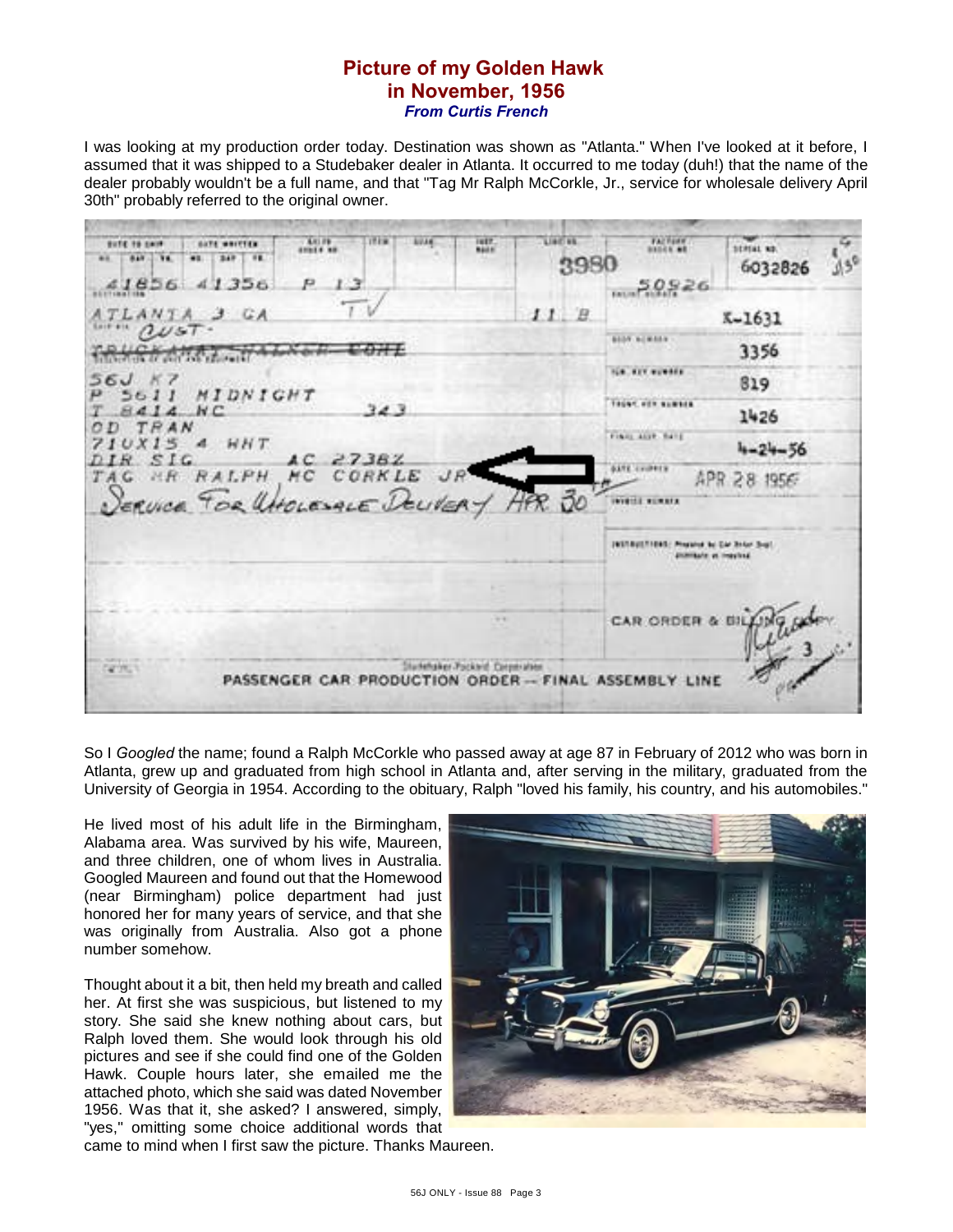# **My Two Golden Hawks** *From Chris Mizzi*

Thank you for the nice note. I do own a 56 Golden Hawk. In fact I own 2 of them. One of the cars 6030685, is nearing the end of a 7 year restoration. It's Sunglow Gold and white, with a black and white interior. It's been a long road but it's just little old me doing most of the work. I have used your website regularly along the way, and have found it a very valuable resource

Brent Hagen has been a great source for parts and some technical advice along the way as well. I don't know if you know him personally but I found him on your website and he's really a good guy and my go-to source for parts.

The "parts car" is actually a really nice car, relatively rust-free and definitely restorable. I bought it to use as a kind of template to help me put my car back together, and to use for parts if I needed them. It does not have the original 352 Packard in it, but it does have an Avanti R1 engine and a 4 speed. It's blue right now, but originally it looks like it was Air Force Blue and White. It has factory power windows, a wind-up antenna, and Speedster wire hubcaps. It doesn't run, but after I'm done with the first car I may try to get it on the road.



The car was titled as a 57 when I bought it, but it's clearly a 56. I had to have a police officer come and verify the serial number when I transferred the title so I could title it correctly. That may explain why it never made it to your registry.

The second car 6800362, is a solid and complete car that I bought as kind of a template to help me put the first car back together. It's a 56, but when I bought it, it was registered in California as a 57. I verified the VIN and registered it correctly in Michigan as a 56. It is a Golden Hawk, but somewhere along the way the 352 was replaced with an Avanti R1 289 and a 4 speed. That's the only non original thing on the car. I may restore that one as well, but I haven't decided what I'm going to do with it. It was built in LA and has speedster hubcaps, power windows, and several other options.

I have a story that goes with my restoration car. I was going to write you when it's totally finished, with pictures, as a story for consideration in your newsletter. I guess this is as good an opportunity to do that.

My mom's youngest brother had a 56 Golden Hawk which he purchased in the early 1960s. He eventually sold that car to his best friend, who later went to serve in Vietnam.

Before he left, he and my uncle stripped that car of anything they could easily unbolt, pushed it to a sparsely used road near their home, and abandoned that car. Keep in mind that in those days a 10 year old car wasn't worth much. Things were different.

Anyway, growing up I always heard about my Uncle Lou's Studebaker. He loved that car. As my involvement in the hobby grew (and grew) I came across a 56 Golden Hawk for sale on Ebay. I bought the car, which was in much worse shape than I thought and led to a frame off restoration that's nearly complete.



When I bought the car I called my Uncle, who then called his friend and asked him if he still had all that stuff they stripped from the car 40 years before. Sure enough he had most of it. I got the bumpers, grille, and some odds and ends. I rechromed the bumpers and grille, and installed them on my car, so in some ways my Uncle's 56 Studebaker Golden Hawk, abandoned long ago, lives on today.





# **George Hamlin May 30, 2017**

Curtis French's citing of the occasionally heard clatter in a Packard V8 reminded me of the times I spent hanging around McNey Motors in Bethesda. When those engines were new, some of them clattered even before delivery. The service manager did some field testing: after a 10-mile run up to Rockville and back on a hot day, the test cars would come back clattering. The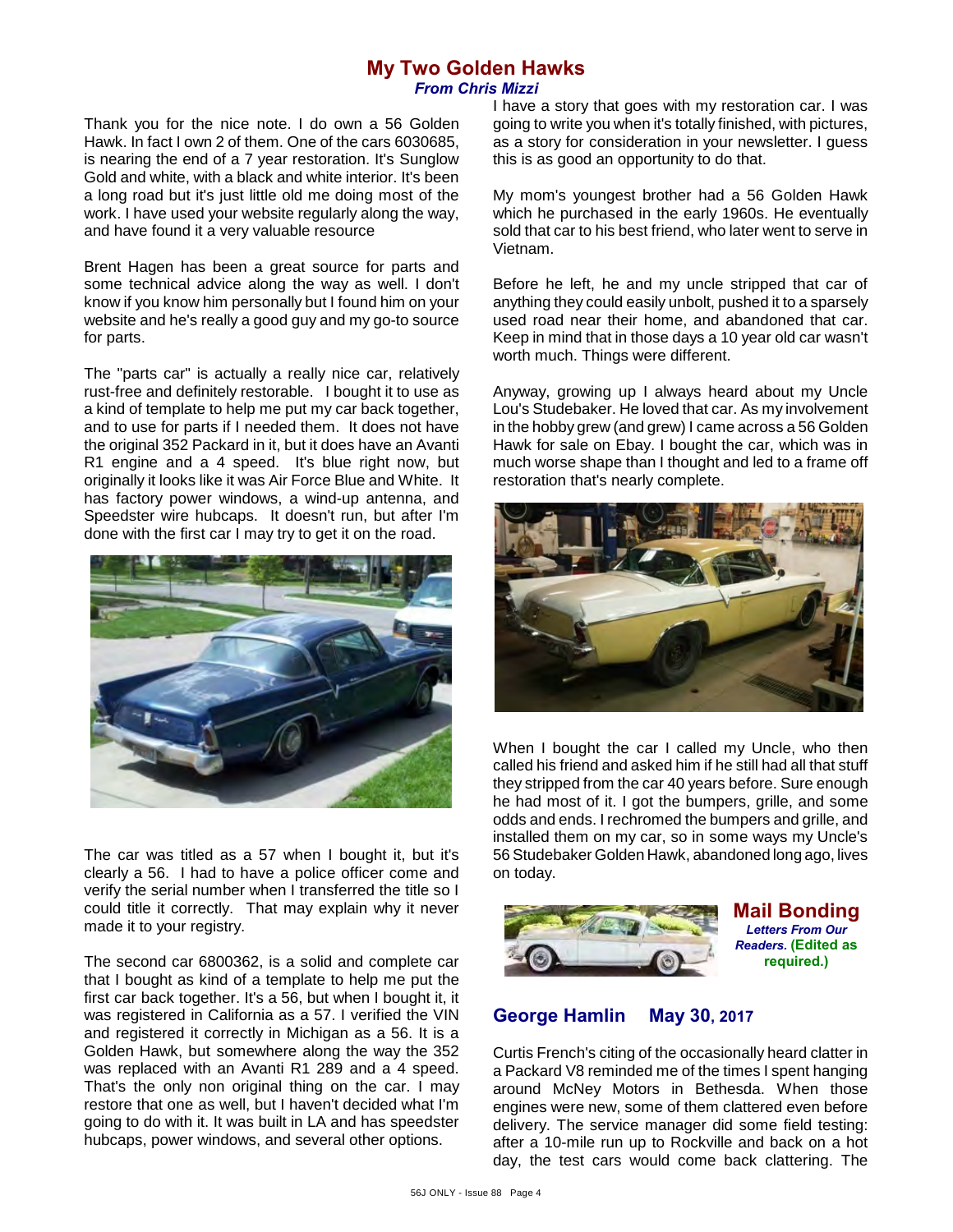problem was 10W-30 oil, which was a poor formulation. His cure was simple: straight 20 in the winter, straight 30 in the summer.

For year-round service these days I use 10W-40 or 15W-40 and have never had a problem.

### **Jim Knox May 30, 2017**

Thank you Frank for the note. Funny, like you I thought the Packard Hawk was the UGLIEST car I ever saw, but again like you, it kind of grew on me over the years also.

Funny story on one of my 1956 Golden Hawks. As you know I own two 56 Golden Hawks. One is all original, has about 50,000 mikes on it, and frankly has never run correctly since I owned it.

I don't know if it's a fuel problem, a carburetor problem, or something else. I have had several local mechanics try to fix it and they were not up to the job. Several times the car broke down while I was driving it and it just breaks my heart (and wallet) every time I take it out. So finally I had the car shipped last week to a mechanic who specializes in Studebaker's. I figured if he can't fix it, nobody can!

The other 56 Golden Hawk I have had a Cadillac 427 cubic inch engine in it which someone put in years ago. Although not original, the car runs great and never leaves me high and dry! I do wish it was all original but I can't fix that now.

I have had the entire outside painted Romany red and snowcap white, had all the chrome finished, and have Rene` at Southeast Studebaker working on the interior. That will be it.

So there you go, the all original 56 Golden Hawk has broken my heart and wallet since day one. The modified Golden Hawk runs great.

#### **Mark James June 5, 2017**

Last weekend we took the 56J to Greenwich, CT for the 22nd Annual Greenwich Concours d'Elegance. Saturday, June 2, dawned cool and rainy in Greenwich. By late morning, however, the skies cleared and the crowds came out to admire the cars on the shore of Long Island Sound.

There were eleven cars in my class, including two other Studebakers; a Sky Hawk and a 1961 Hawk. It was great to see that many Studebakers.

Most of the comments on my car were complementary of its Yellowstone body with Midnight Black accents. During the Awards Ceremony it was announced that my 56J won its Class Award, known as "The Award of Timeless Excellence."

I have seven more Concours shows this year. Three will be the 56J.

# **Gary Willoughby June 25, 2017**

Engine rebuild is progressing. Getting parts from Jack Vine in Spokane. The cylinder sleeves were in good shape, only needing a honing. The crankshaft main bearings were in good shape but Jack only had .010 oversize bearings. Therefore we had to grind the shaft down.

I am leaving the cam and valves stock in spite of suggestions to warm it up. It runs fine like it is. Can't seem to find the proper engine color in your video guide. What present day color will match the original color? I'm cleaning and painting the pan and other appliances myself and don't want it to be a Chevy color. Had the valve covers chromed and its gonna look goooood! Will send updates.

## **Bill Ladroga August 20, 2017**

I thought you might be interested in my recent project.

I had checked with you a while back to see if you might have an extra brake fluid reservoir and you didn't. I asked myself, "How complicated can it be to make one?" ??.

Since none of the individual parts of the S-P kit are available, I found a container company that makes the glass jar with a metal cap and they sent me a free (!) sample the size of the S-P jar.

For some reason that I can't recall, I had a master cylinder cap with a 1/4" NPT hole in it and I already had a container full of tubing fittings that I had accumulated in a previous life. Using some scrap I had, I also made a sturdy firewall bracket for it.



The real problem was getting some sort of panel through-coupling for the metal jar cover to screw the fittings into. Again, I found another company on-line that was willing to send me a free (!) sample but I asked for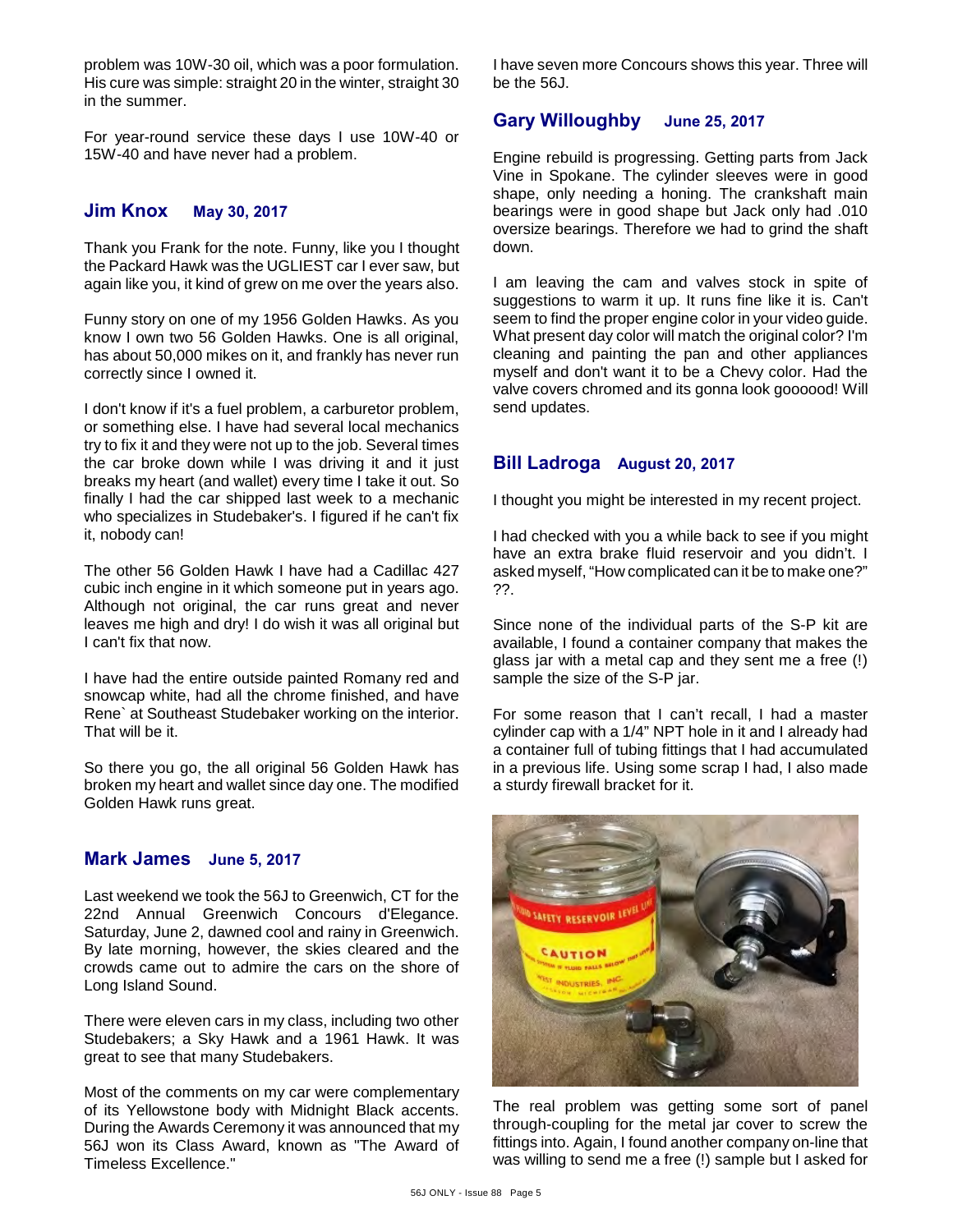one size too large (3/8" vs 1/4") and I had to adapt. I cut a hole in the top of the cover and used an o-ring under the fitting washer.

The point is, I just spent \$2,000 in parts and labor to have my 1962 GT Hawk brakes all re-done (new drums and all) and I wanted to set it up with a brake fluid reservoir so I don't have to lift the carpet to check the fluid level. So I made one.

It's not the simplest set-up in the world, but I think it'll work. I've attached a photo. To see a more detailed description, look on-line at:

[www.1956GoldenHawk.com/Brake\\_Fluid\\_Reservoir.PDF](http://www.1956GoldenHawk.com/Brake_Fluid_Reservoir.PDF)

## **Geri Bauer September 11, 2017**

Good afternoon. I am the buyer of the vehicle at Mecum auction. I have been looking for a car like this for a long time. I actually bought one from a man in Calif and he arranged the shipping which was not so reliable.. The trailer disconnected from the truck and went down a ditch in Ohio.. One big mess.

This vehicle arrived in excellent condition and I have successfully entered the car in the Spring Concourse dElegance held in Greenwich Conn.next June.

I will send you a donation within the next few days. thank you for contacting me.

If you hear of another wonderful Studebaker let me know.. I am also looking for a bullet nose car.

Am at the Hemmings show in Lake George with a 1969 chev pick up. All stock. I tried to get the Studebaker in but the class was filled

Thank you again for your letter and a donation will follow.

## **Wilma Hummel September 20, 2017**

Having an auction Saturday just to be rid of stuff not needed any more.

A lot of everything. Hoping to sell the property as well but not on auction. Have to pay to much, it has been 6%, don't know if is more or not.

Glad you are OK after the hurricane. That sure made a mess. Seems like they just keep stirring the pot so to speak, from one place to another.

Take care will get it in the mail soon

## **Mark L. James September 21, 2017**

Wow, 9 days of no power or water (hurricane Irma)! That's horrible! Sounds good that things are getting back to normal. Our daughter lives alone in West Palm Beach, and thankfully she only lost power for about 36 hours.

I have been working diligently on the 1962-64 GT Hawk article. Still deep in research and just beginning my outline. I'm falling in love with these cars! I'm working on getting the article published in either Collectable Automobile or Hemming's Classic Cars. Still months away from a first draft.

Last week-end we had my '58 Golden Hawk in Lake George, NY for the Hemmings Concours and we won Best in Class AND the only postwar finalist for Best in Show!

Have you heard anything about the status of the 56J Authenticity Guide?

Hope your world is getting back to normal.

# **Here We Grow Again**

*If you move, please remember me when you send your change of address information.*

- 659 Chris Mizzi SN 6030685 & 6800362\* Dearborn MI Prev Owner Charles Crowley
- 660 Dan Caswell SN 6031653 Prev Owner Mike Lantsberger
- 661 Geri Bauer SN 6031559 Bridgehampton NY Prev Owner Richard Anderson

\* = New SN (Not previously registered or reported) *NOTICE: In lieu of dues, and to help keep my records correct, registration forms are mailed to owners who haven't been heard from for four years. If you receive one, complete and mail it at once or you will be dropped from the mailing list.*

# **The 56J Register - By The Numbers**

*1956 Golden Hawks Registered/Reported/Scrapped*

| 225                                                     | <b>Registered Owners</b>                   |  |
|---------------------------------------------------------|--------------------------------------------|--|
| 293                                                     | Cars Registered By Owners                  |  |
| 332                                                     | *Cars Reported But Not Registered by Owner |  |
| 625                                                     | <b>Total Cars Registered plus Reported</b> |  |
| Additional Cars Reported as Scrapped<br>46              |                                            |  |
| $\star$ Includes cars previously registered but dropped |                                            |  |

ars previously registered but afterwards, due to 4 year non-response by the owner.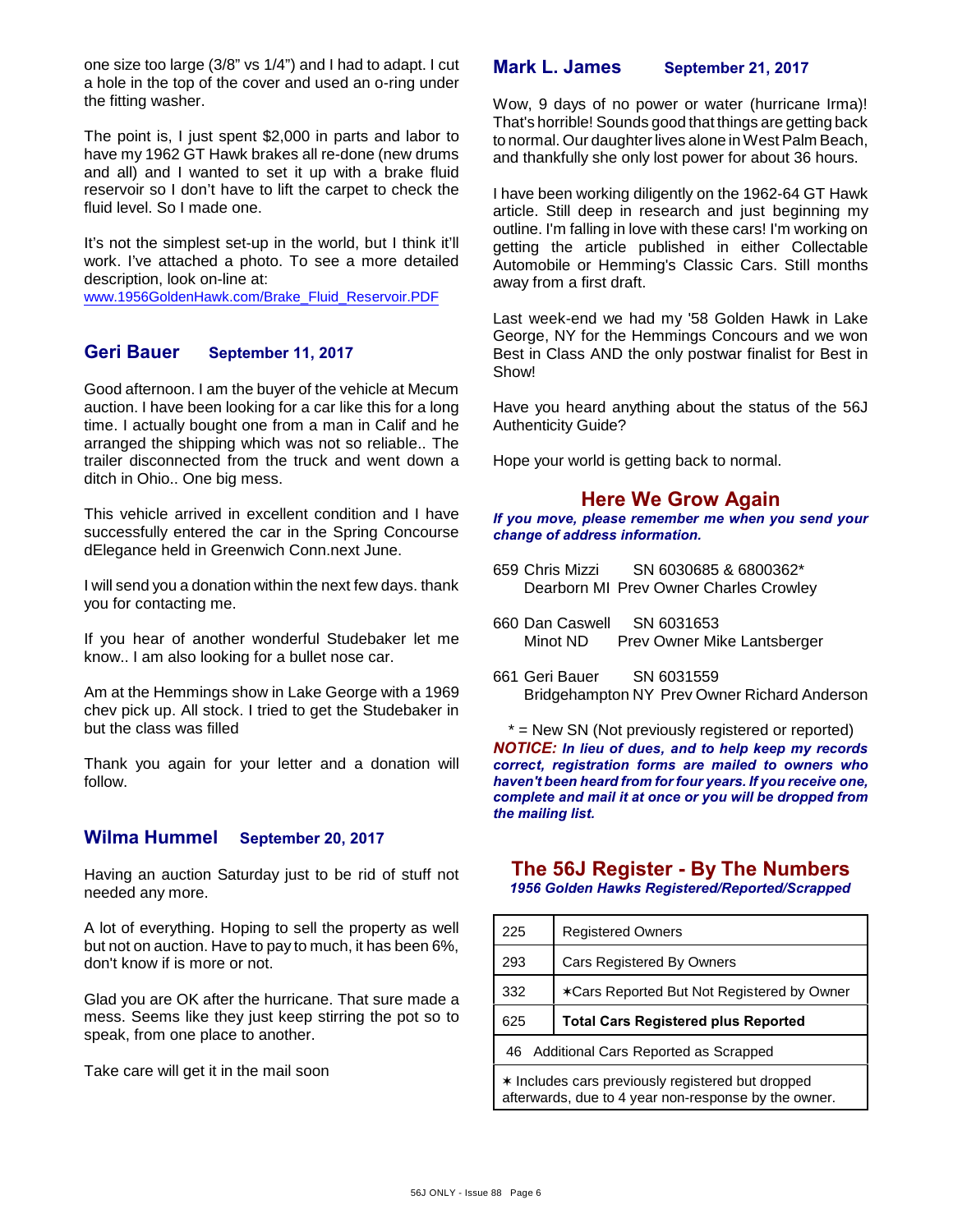# **Administrative "Assistance"**

**Special notes and recurring items.**

°**EMAIL CLUTTER**: **I easily get 100s of messages a day, most of which are useless and interfere with the more important items. Please do not send forwarded mail to me. I just can't read it all. This includes anything not 56J related, especially jokes, E-cards, political and religious messages. Believe me, if you send it, I'll get it from 10 others also. Far too much aggravation for me!!!**

°**Studebaker Drivers Club (SDC):** Although we are not officially connected with SDC, they have always been in our corner. I am a life member and would urge every 56J owner to join. It is a great organization and at least two of its Presidents have owned a 56J.

°**56JONLY Message Forum** Started by owner Scott Reid in July, 2002 for owners and fans to exchange information. Click on *56JONLY Message Forum* on our home page.

**NOTICE:** *If you want to contact me to include something in the newsletter, you must send it to me directly. You can do so through the 56SGHOR web site. NEVER write me at the Yahoo address. Scan the QR Code with your mobile device.* 



°**56J ONLY, Electronic Version** of the newsletter is in color, and undamaged in transit. If you would like to receive it electronically, *and save me a buck*, let me know and send me your Email address. I will send you a notice when the latest version is posted on the web site. You can read it, download it, and/or print it at your leisure. If you are not able to view it on the web site, let me know and I'll send it as an attachment. Anyone with an Email address on file with me, will automatically receive the newsletter electronically. **Let me know if you prefer to receive it by mail**. The mangling, ripping, and stains are free.

# *Want Ads*

Due to the dramatic increase in printing costs, Want ads are no longer printed in the newsletter. Want Ads are posted on our web site at: [www.1956GoldenHawk.com](http://www.1956GoldenHawk.com) (Click on Want Ads)

Also check out our sister site at:

[www.StudebakerVendors.com](http://www.StudebakerVendors.com) With links to over 150 vendors doing business on-line. If you don't know how to access the Internet *ask one of your grand kids for help!*

#### **New Ads Since the last issue:**

**For sale**: for a '56 Golden Hawk:

(1) Pair of BRAND-NEW 1956 Golden Hawk taillight bodies (that have a slight indentation on the body to clear the fin) #1314382, and #1314383 ( box says #1312091, but it's clear it is the left or right taillight body to match the other) \$350/pr (07-2017)

(1) BRAND-NEW, never-on rear bumper for a 1956 Golden Hawk. Tag on it says #536005, which may also fit a later Hawk. \$375. I can be reached at: Denny Foust, [studeguy54@verizon.net](mailto:studeguy54@verizon.net) or 814-441-4799 (07-2017)

**For sale**: 1956 Studebaker Golden Hawk automatic, runs pretty good has been sitting awhile. Appears all original has an older restoration. Owner wants a reasonable offer call 859-588-0381 car is located in central Ky. (07-2017)

### **56J Club Items** *All Proceeds Help Maintain the Register Some Items are free to view or download on our web site or can also be ordered on-line*

#### **Complete Package Flash Drive**. 1956

GH Restorers Guide Video plus 1956 GH Parts Catalog, 1956 GH Authenticity Guide (New version), 1956 Owners Manual, 1956 Accessories Catalog, Borg Warner Overdrive Manual, 1955-58 Chassis Parts Manual, 1953-58 Body



Parts Manual, 1956-57 Shop Manual, 1958 Shop Manual Supplement, *56J Only* Newsletter back issues, 1956 GH Production Orders. \$25.00

#### **1956 Studebaker Passenger Car Manuals on**

**Disc.** 1956 GH Parts Catalog, 1956 GH Authenticity Guide (New version), 1956 Owners Manual, 1956 Accessories Catalog, Overdrive Manual, 1955-58 Chassis Parts Manual, 1953-58 Body Parts Manual, 1956-57 Shop Manual, 1958 Shop Manual Supplement,



*56J Only* Newsletter back issues, 1956 GH Production Orders. *(Same as the Flash Drive but without the Restorers Guide Video.)*

#### **1956 Golden Hawk Restorers Guide on DVD**

Contains a video version of the Authenticity Guide with many new items discussed. *( Video is* **Included on the Flash Drive)** 



\$60.00

 $1056$ STUDEBAKER

\$30.00

**GOLDEN HAWK** 国 AUTHENTICITY GUIDE

# **1956 Studebaker Golden Hawk Parts Catalog.**

Printed version, 320 pages. Includes specifications, part numbers, illustrations, indexes, utility items, and accessory codes, and a list of service bulletins. Formatted just like the regular Studebaker Parts Catalogs (add \$25.00 foreign S/H).



**Guide.** (Original version) Documents most of the quirks with 30 color photos and all decals shown. Divided into sections covering the engine, exterior, interior, trunk, paint and accessories (add \$16.00 foreign S/H)



| Oil Filler Cap, blue/buff               | \$3.00 |        |
|-----------------------------------------|--------|--------|
| Oil Bath, yellow/black                  |        | \$4.00 |
| Seat Belt, red/black/white (need 2) ea. | \$3.00 |        |
| Generator Field Terminal Tag, red       | \$1.50 |        |
| Tachometer Sending Unit Tag, red        | \$3.00 |        |
|                                         |        |        |

#### *Make Checks Payable to Frank Ambrogio.*

**Owners Roster** send Email or SASE (Registered owners only)



*Scan the QR Code with your mobile device to go to our web site.*